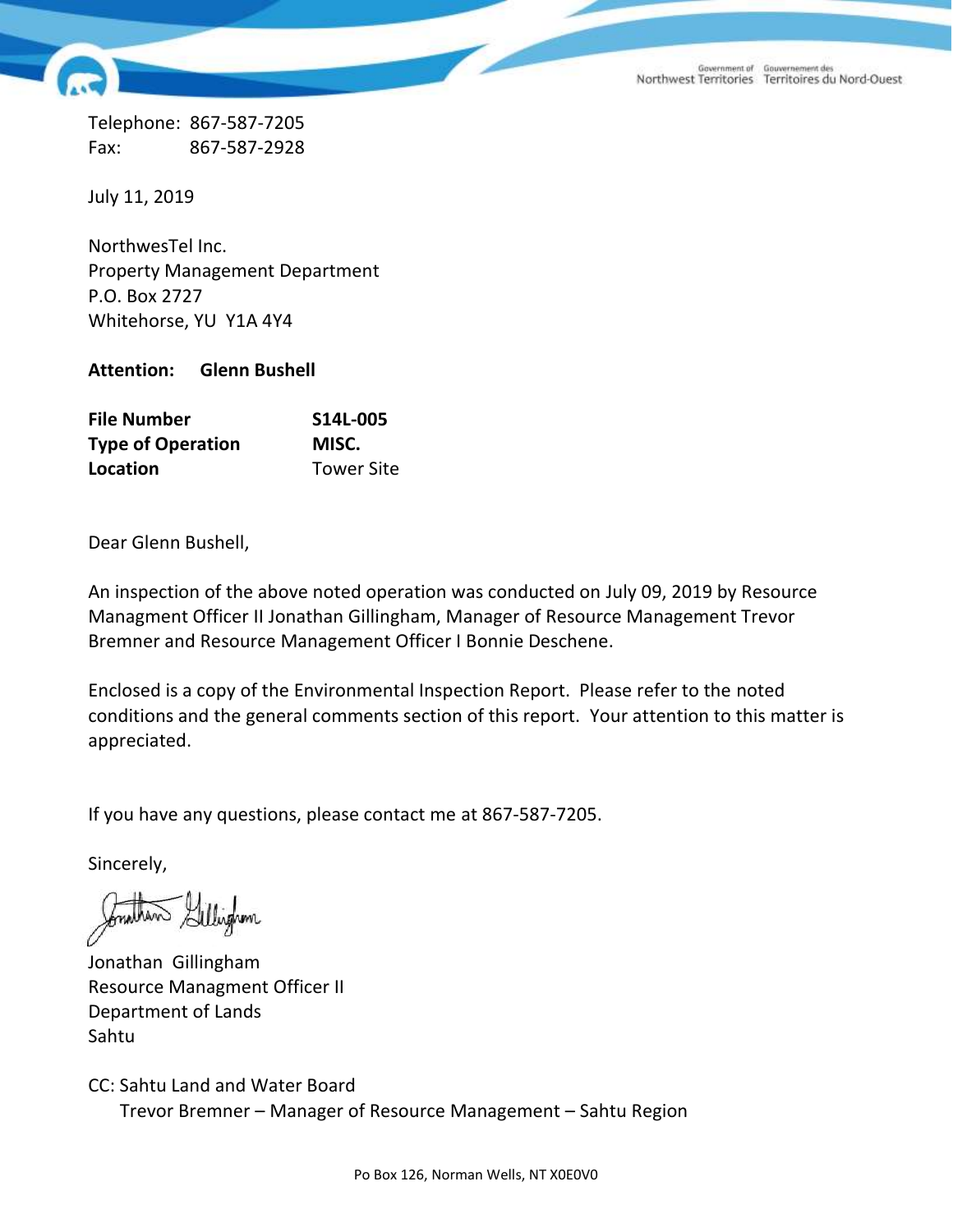## **ENVIRONMENTAL INSPECTION REPORT**

| <b>Permittee:</b>            | NorthwesTellnc.         | <b>Permit Expiry</b><br>Date:  | August 01, 2019 |
|------------------------------|-------------------------|--------------------------------|-----------------|
| Land Use Permit No.          | S14L-005                | <b>Previous</b><br>Inspection: | June 07, 2017   |
| <b>Quarrying Permit No.</b>  | N/A                     | Inspection<br>Date:            | July 09, 2019   |
| <b>Contractor:</b>           | N/A                     | Subcontractor:                 | N/A             |
| Location(s) Inspected:       | <b>Tower Site</b>       |                                |                 |
| <b>Current Stage of</b>      | Project build completed |                                |                 |
| <b>Operation:</b>            |                         |                                |                 |
| <b>Program Modifications</b> | <b>None</b>             |                                |                 |
| Approved:                    |                         |                                |                 |

**Condition of Operation "A" - Acceptable "U" - Unacceptable "N/A" - Not Applicable "N/I" - Not Inspected**

|                   | <b>Operating Condition</b>            | Aspect Inspected |  |  |  |
|-------------------|---------------------------------------|------------------|--|--|--|
|                   |                                       | <b>Tower</b>     |  |  |  |
|                   |                                       | <b>Site</b>      |  |  |  |
|                   | Location as Permitted                 | A                |  |  |  |
|                   | <b>Time as Permitted</b>              | A                |  |  |  |
|                   | Equipment as Approved (Type &         | $\overline{A}$   |  |  |  |
| Size)             |                                       |                  |  |  |  |
|                   | Methods & Techniques                  | N/A              |  |  |  |
| <b>Facilities</b> |                                       | A                |  |  |  |
|                   | Erosion (Control or Prevention)       | A                |  |  |  |
|                   | Chemicals                             | A                |  |  |  |
|                   | <b>Wildlife and Fisheries Habitat</b> | A                |  |  |  |
|                   | (Protection)                          |                  |  |  |  |
| Wastes            |                                       | A                |  |  |  |
|                   | Historical / Archaeological Sites     | A                |  |  |  |
|                   | <b>Ecological Resources</b>           | A                |  |  |  |
|                   | <b>Fuel Storage</b>                   | A                |  |  |  |
|                   | <b>Brush Disposal</b>                 | N/A              |  |  |  |
|                   | <b>Restoration of Lands</b>           | N/A              |  |  |  |
| Permits           |                                       | A                |  |  |  |
|                   | Matters not Inconsistent              | A                |  |  |  |
|                   | Sections 12 to 19 T.L.U.R.            | N/A              |  |  |  |
|                   | Sections 8 to 12 / 14 to 16           | A                |  |  |  |
|                   | M.V.L.U.R.                            |                  |  |  |  |

Tower Site:

The tower site is very tidy, there is no debris or signs of any contamination or spills on site. Four double walled fuel tanks remain on site. There are no signs of damage on these tanks. All structures on this site are well maintained and show no concerns at this time. Helipad on site is well maintained. This site shows no signs of any concerns.

Representative Signature **Inspector's Signature** Inspector's Signature

 $\gamma$ onning and  $\gamma$  and  $\gamma$ 

| Date: | July 09, 2019 |  | Permit #: S14L-005 | Page No: |  |
|-------|---------------|--|--------------------|----------|--|
|-------|---------------|--|--------------------|----------|--|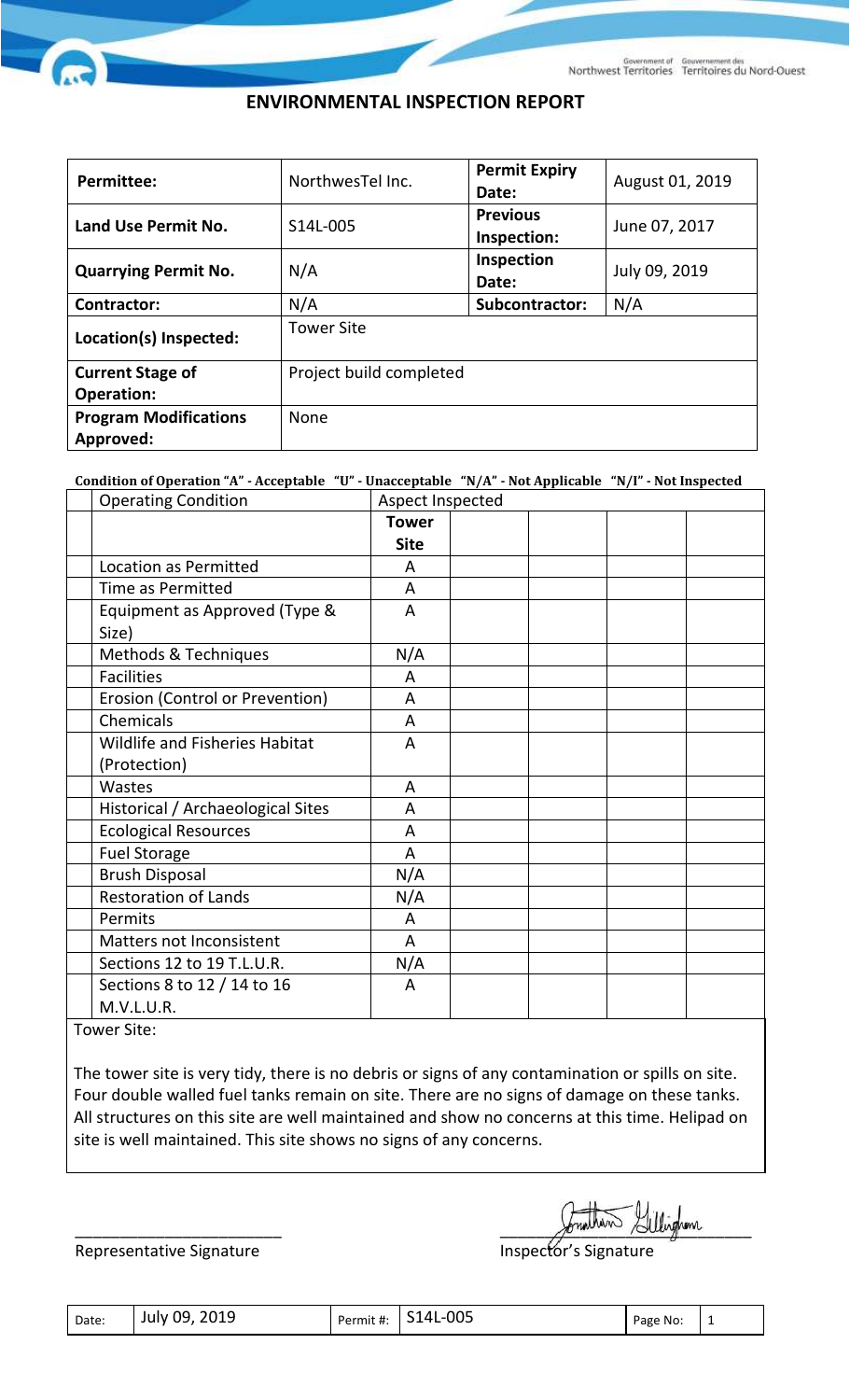Government of Gouvernement des<br>Northwest Territories Territoires du Nord-Ouest

## **ENVIRONMENTAL INSPECTION REPORT**

Inspection Images: **Figure 1 Fuel Tanks and towerNW SW** 270 300 330  $\mathsf{L}$  . ٠ r 1 **<sup>3</sup>290°W (T)** ● 65°11'45"N, 123°26'19"W ±16405.0ft ▲ 0ft 09 Jul 2019, 12:02:44

| 2019<br>$-005$<br>14L<br>July 09<br>Date:<br>Permit #:<br>Page<br>No:<br>ັ |
|----------------------------------------------------------------------------|
|----------------------------------------------------------------------------|